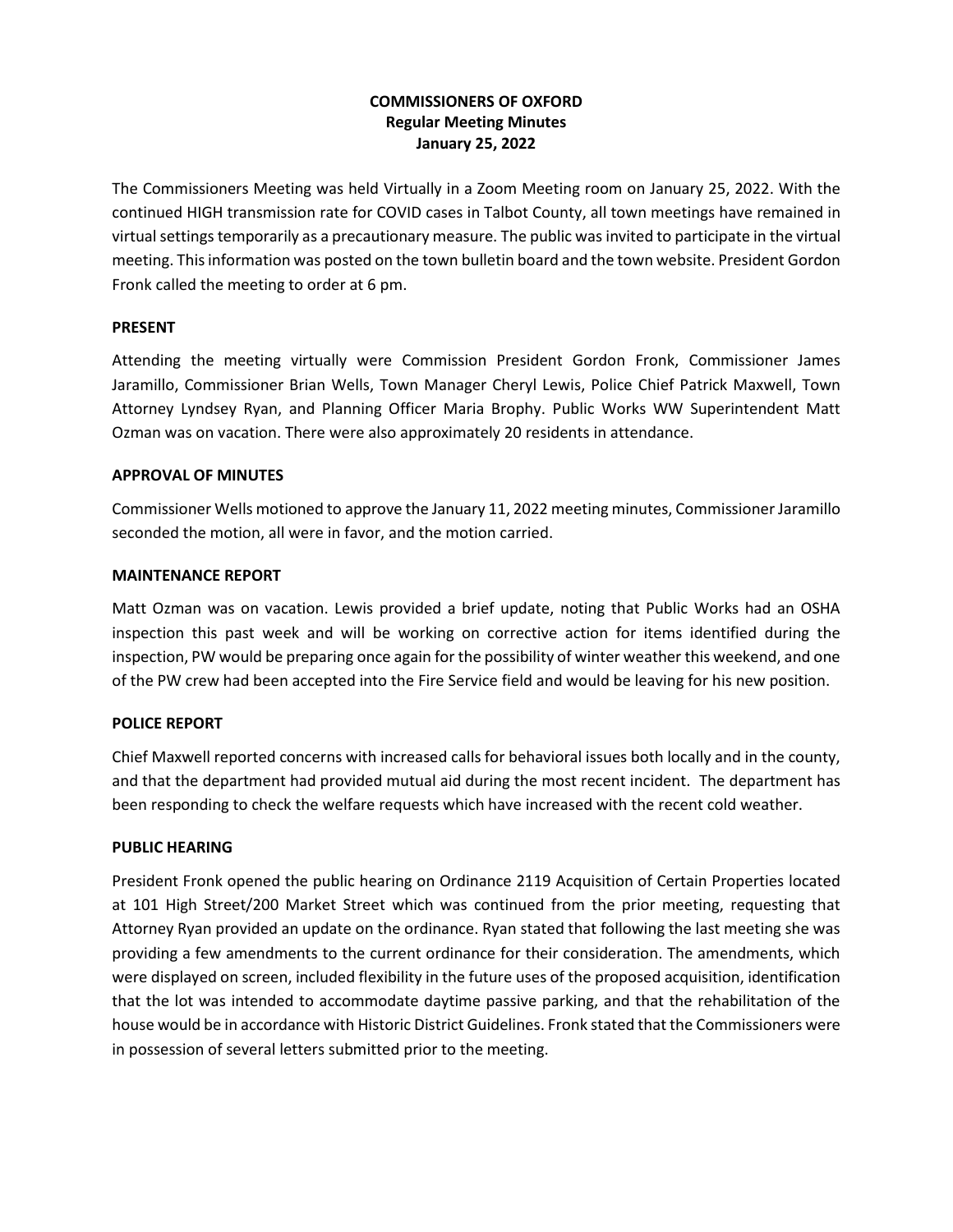Public Comment was received and included concerns regarding the purchase price which many felt was in excess of the value, concerns with the intended use of the lot for a parking area, the number of spaces created for the cost of the property, the intended long-term use, what uses were permitted per the planning code, how the project would be financed, the cost of rehabilitation or demolition, the economic sense of the transaction, the relevance of purchasing property outside of the flood zone, and the removal of buildable lots from the inventory,. Requests included a property inspection and appraisal prior to adoption of the ordinance, stronger language establishing an advisory opinion from Historic District Commission regarding the plans for the house, seeking advice from local real estate professionals, and allowing the market to determine value. Questions included who would police the parking lot, what would happen to adjacent property values and the loss of tax dollars, could the zoning be changed to mixed-use to expand the commercial district, could parking elsewhere be managed by time limits and signage to avoid the need. There was a desire to see a more detailed plan for the parking lot and tightening up of the ordinance to assure the use doesn't have a negative impact on the surrounding properties, and a suggestion that more parking be established in town park with a diagonal pattern of off-street parking.

Following the opportunity for all to speak, Commissioner Jaramillo motioned to close the public hearing, Commissioner Wells seconded the motion, all were in favor the hearing was closed.

## **UNFINISHED BUSINESS**

With regards to Ordinance 2119 Acquisition of Certain Properties located at 101 High Street/200 Market Street, President Fronk stated that Commissioners would be giving consideration to all comments presented. In reviewing the recommended amendments to the original ordinance, clearer language regarding the Historic District Commission advisory opinion was requested. Adoption of the amendments and consideration of the ordinance was deferred to the February 8, 2022 meeting.

### **NEW BUSINESS**

None presented.

### **LETTERS AND REQUEST**

None other than those provided as comment on Ordinance 2119.

#### **ATTORNEY**

Ryan requested a closed session to provide legal advice regarding an existing loan.

#### **TOWN MANAGER**

Lewis requested approval to submit an application to the state for additional funding assistance for portions of the Strand Beach project that were above ground, as the current funding is more narrowly available for shoreline improvements. The commissioners were in agreement with applying for this alternative funding. Lewis requested a closed session to discuss personnel and to obtain legal advice.

## **ANNOUNCEMENTS**

Office will be closed on February 21, 2022 for Presidents Day.